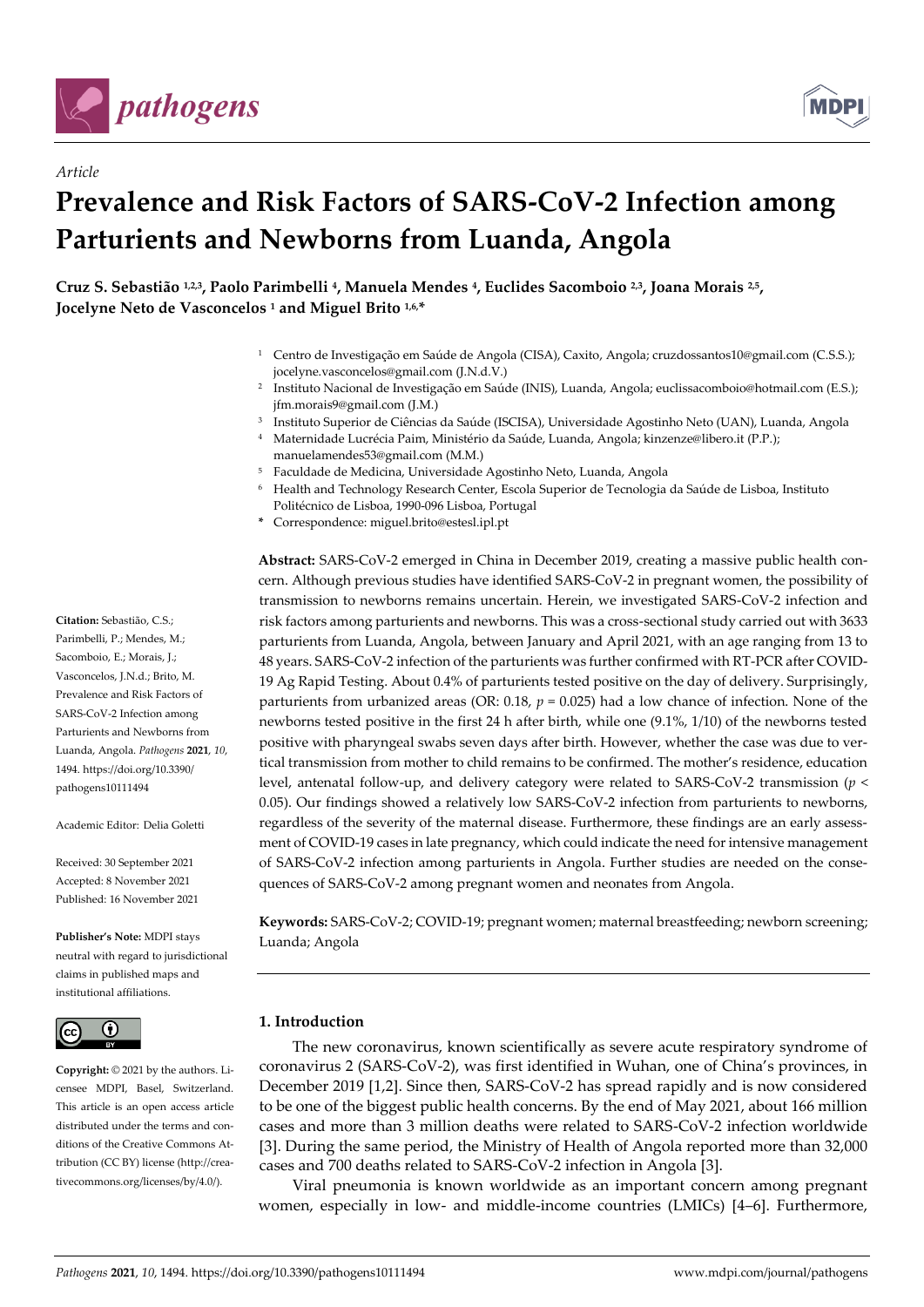previous studies have shown that maternal pneumonia can cause unfavorable obstetric outcomes, including restriction of intrauterine growth, rupture of membranes, premature birth, intrauterine fetal death, and neonatal death [7–9]. In addition, pregnant women may have a worrying clinical picture when infected with other coronaviruses such as SARS-CoV or MERS-CoV [10,11].

Little information is currently available on the transmission of SARS-CoV-2 in newborns [12,13]. Therefore, in this study, we investigated the prevalence of SARS-CoV-2 in parturients and the risk factors that may be related to SARS-CoV-2 transmission to newborns in Luanda, the capital city of Angola. The results of this study can support the Ministry of Health of Angola in defining strategies to be provided to pregnant women infected with SARS-CoV-2 in Angola.

#### **2. Materials and Methods**

#### *2.1. Study Design and Setting*

A cross-sectional study was carried out with 3633 parturients from Lucrécia Paim maternity, located in Luanda, the capital city of Angola, between January and April 2021. Lucrécia Paim maternity is a public health unit and reference center for providing health care to pregnant women and newborns from all provinces of Angola. The study was reviewed and approved by the national ethics committee of the Ministry of Health of Angola (approval no. 35/2020) and by the general director of Lucrécia Paim maternity (approval no. 840/GDG/MLP/2020). In addition, informed consent was presented to participants where they, their parent or legal guardian, freely accepted to participate in the study and follow the newborn. All data used in the analyses were coded and restricted access was given only to the research team in order to anonymize the personal data of the studied participants.

#### *2.2. Sample Collection and Testing*

A structured questionnaire prepared by the research team was used to collect sociodemographic, epidemiological, and clinical data before proceeding with the test to detect SARS-CoV-2 infection. After, a nasopharyngeal smear sample was collected from all participants before labor began. The collected samples were used for the screening of the SARS-CoV-2 antigen using a COVID-19 Ag Rapid Test Device kit (Panbio, Korea, Abbot) [14]. The entire technical procedure and interpretation of the results were carried out according to the instructions provided by the manufacturer [14]. This test allows for rapid in vitro diagnostics for the qualitative detection of the SARS-CoV-2 antigen. The research team worked with the health unit's clinical staff to guarantee clinical assistance in case of any positive results for SARS-CoV-2. The parturients who tested negative had normal care according to the maternity's protocol. On the other hand, parturients who tested positive for SARS-CoV-2 were isolated in a section established for the management of pregnant women infected with SARS-CoV-2 in the Lucrecia Paim maternity unit. Newborns of mothers positive for SARS-CoV-2 were also screened for SARS-CoV-2 infection in the first 24 h of life, repeating the test after seven days. In addition, a new sample was collected from all reactive participants and sent to the SARS-CoV-2 testing reference center of the Angolan Ministry of Health to perform real-time reverse transcriptase-polymerase chain reaction (RT-PCR) for SARS-CoV-2 nucleic acid of nasopharyngeal swabs in order to confirm SARS-CoV-2 infection.

#### *2.3. Statistical Analysis*

Statistical analysis was performed using SPSS version 25 (IBM SPSS Statistics, Armonk, NY, USA). Frequencies and percentages were part of the descriptive analysis. The normally distributed data are presented as mean and standard deviation (SD). The variables were categorized, and the chi-square  $(X^2)$  and logistic regression tests were applied to verify the relationship between the categorical variables. In addition, the odds ratio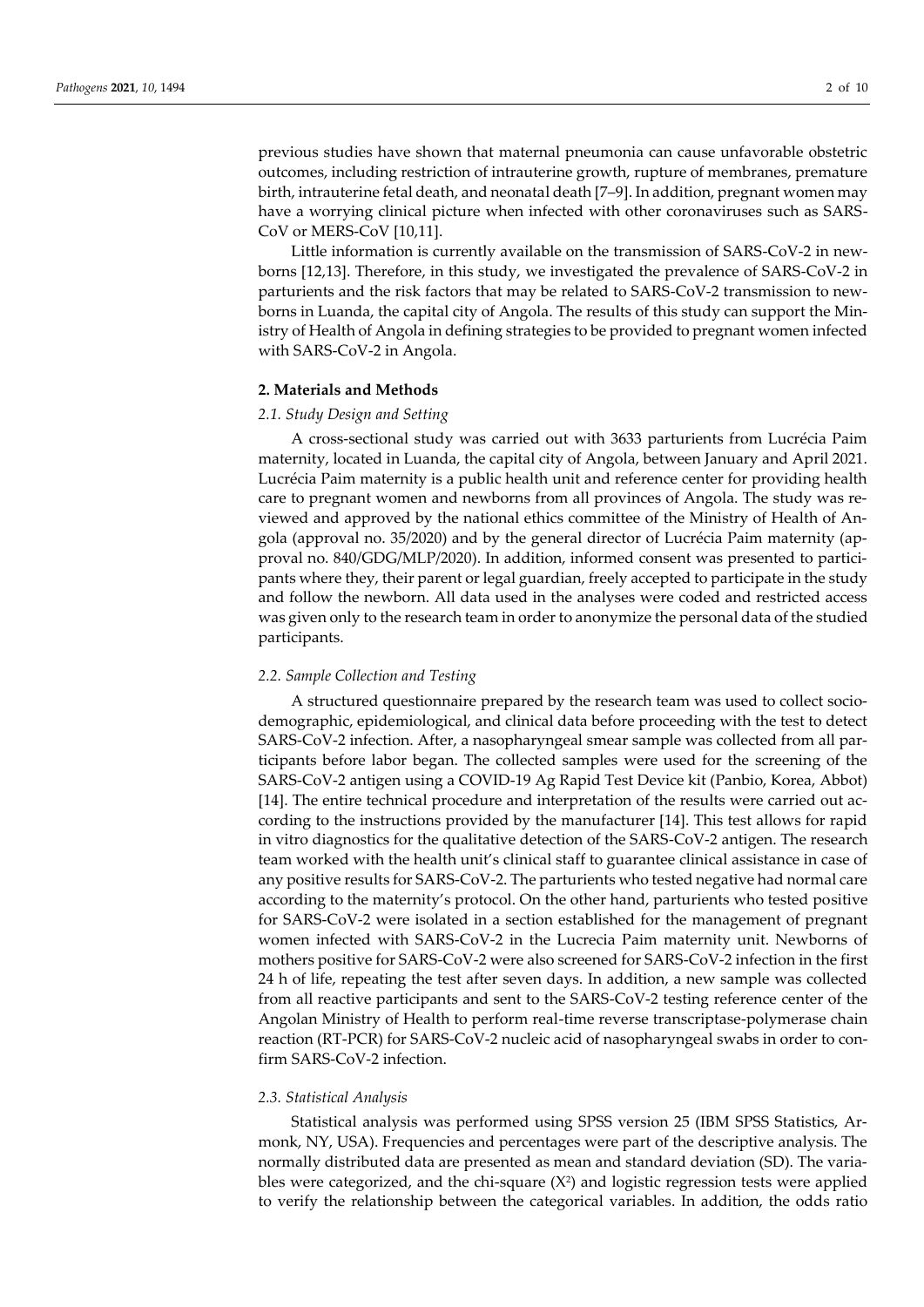(OR) and 95% confidence intervals (CIs) were calculated to determine the strength and direction of relationships. All reported *p*-values are two-tailed and were deemed statistically significant when *p* < 0.05.

#### **3. Results**

#### *3.1. Prevalence and Factors Related to SARS-CoV-2 Infection*

The putative characteristics related to SARS-CoV-2 among parturients from Luanda are summarized in Table 1. This study included a total of 3633 parturients screened for SARS-CoV-2 between January and April 2021. Age ranged from 13 to 48 years, with the mean age being  $28 \pm 7$  years old. Parturients that were residents of urbanized areas (50.3%, 1826/3633), with a high educational level (68.2%, 2476/3633), who were unemployed (71.5%, 2599/3633), and who had antenatal care follow-up (88.5%, 3214/3633) were the most prevalent in the studied population. A total of 13/3633 (0.4%) of the parturients tested positive for SARS-CoV-2 using the COVID-19 Ag Rapid Test. Additionally, all the positive SARS-CoV-2 parturients also tested positive in the RT-PCR assay. A significant relationship was observed between residence area and SARS-CoV-2 prevalence (*p* = 0.012). Moreover, no relationship was observed between age, educational level, occupation, or antenatal care follow-up with the SARS-CoV-2 positivity (*p* > 0.05). Although not significant, the risk of SARS-CoV-2 infection was higher in parturients aged between 20 and 40 years (OR:  $1.44$  (95% CI:  $0.19-11.1$ ),  $p = 0.727$ ) and parturients with a high educational level (OR: 1.56 (95% CI: 0.43–5.68),  $p = 0.500$ ). On the other hand, parturients from urbanized areas (OR: 0.18 (95% CI: 0.40–0.81), *p* = 0.025), who were employed (OR: 0.46 (95% CI: 0.10– 2.06), *p* = 0.307), and who had antenatal follow-up (OR: 0.72 (95% CI: 0.16–3.24), *p* = 0.665) had a low likelihood of SARS-CoV-2 infection compared to the others.

**Table 1.** Sociodemographic characterization and risk factors of SARS-CoV-2 infection among parturients from Luanda, Angola.

| Characteristics | N(%         | <b>SARS-CoV-2 Prevalence</b> |                       |            | <b>Univariate Analysis</b> |       | Multivariate Analysis <sup>#</sup>             |                          |  |
|-----------------|-------------|------------------------------|-----------------------|------------|----------------------------|-------|------------------------------------------------|--------------------------|--|
|                 |             | No $\left(\%\right)$         | Yes $\left(\%\right)$ | $p$ -Value |                            |       | OR (95% CI) $p$ -Value AOR (95% CI) $p$ -Value |                          |  |
| Overall         | 3633 (100)  | 3620 (99.6)                  | 13(0.4)               |            |                            |       |                                                |                          |  |
| Age groups      |             |                              |                       |            |                            |       |                                                |                          |  |
| $<$ 20 years    | 379 (10.4)  | 378 (99.7)                   | 1(0.3)                | 0.799      | 1.00                       |       | 1.00                                           | $\overline{\phantom{a}}$ |  |
| $20 - 40$ years | 3166 (87.1) | 3154 (99.6)                  | 12(0.4)               |            | $1.44(0.19-11.1)$          | 0.727 | $1.48(0.19-11.8)$                              | 0.711                    |  |
| >40 years       | 88 (2.4)    | 88 (100)                     | 0(0.0)                |            | $0(0.0-0.0)$               | 0.997 | $0(0.0-0.0)$                                   | 0.997                    |  |
| Residence area  |             |                              |                       |            |                            |       |                                                |                          |  |
| Rural           | 1807 (49.7) | 1796 (99.4)                  | 11(0.6)               | 0.012      | 1.00                       |       | 1.00                                           |                          |  |
| Urban           | 1826 (50.3) | 1824 (99.9)                  | 2(0.1)                |            | $0.18(0.40 - 0.81)$        | 0.025 | $0.18(0.04 - 0.81)$                            | 0.025                    |  |
| Educational     |             |                              |                       |            |                            |       |                                                |                          |  |
| level           |             |                              |                       |            |                            |       |                                                |                          |  |
| Low             | 1157 (31.8) | 1154 (99.7)                  | 3(0.3)                | 0.497      | 1.00                       |       | 1.00                                           |                          |  |
| High            | 2476 (68.2) | 2466 (99.6)                  | 10(0.4)               |            | $1.56(0.43 - 5.68)$        | 0.500 | $1.77(0.47 - 6.78)$                            | 0.402                    |  |
| Occupation      |             |                              |                       |            |                            |       |                                                |                          |  |
| Unemployed      | 2599 (71.5) | 2588 (99.6)                  | 11(0.4)               | 0.295      | 1.00                       |       | 1.00                                           |                          |  |
| Employed        | 1034 (28.5) | 1032 (99.8)                  | 2(0.2)                |            | $0.46(0.10-2.06)$          | 0.307 | $0.42(0.09-1.93)$                              | 0.264                    |  |
| Antenatal care  |             |                              |                       |            |                            |       |                                                |                          |  |
| No              | 419(11.5)   | 417 (99.5)                   | 2(0.5)                | 0.663      | 1.00                       |       | 1.00                                           |                          |  |
| Yes             | 3214 (88.5) | 3203 (99.7)                  | 11(0.3)               |            | $0.72(0.16 - 3.24)$        | 0.665 | $0.65(0.14-3.07)$                              | 0.587                    |  |

Observation: Bold results mean they were significant in the chi-square or logistic regression (*p* < 0.05). # Adjusted for all the explanatory variables listed.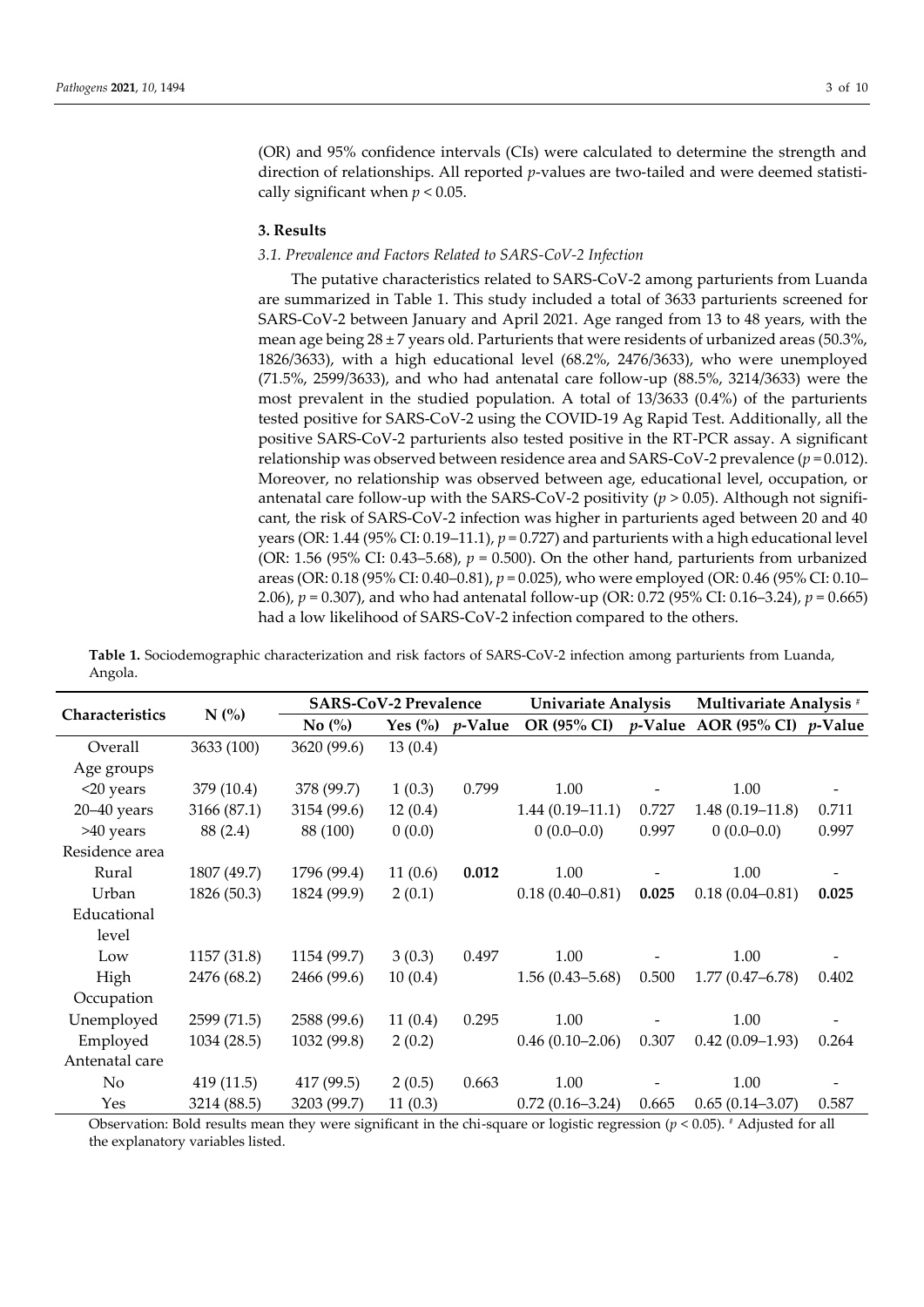# *3.2. Characteristics of the Mother with SARS-CoV-2 and Neonates Born to SARS-CoV-2- Infected Mothers*

The characteristics of the mother with SARS-CoV-2 infection and neonates born to SARS-CoV-2-infected mothers are provided in Table 2. The mean age of parturients infected with SARS-CoV-2 was  $30 \pm 5$  years. About 38.5% of parturients had morbidity during pregnancy. Eclampsia (7.7%), urinary tract infections (7.7%), and malaria (15.4%) were the most frequent morbidities observed in this studied population. Vaginal delivery was observed in 69.2% and cesarean delivery was observed in 30.8% of the population. Among SARS-CoV-2-positive parturients, 69.2% were symptomatic at the time of delivery, and subsequently asymptomatic at day 7 after delivery. The most frequent maternal symptoms were headaches (38.5%), cough (30.8%), fever (30.8%), musculoskeletal pain (30.8%), and shortness of breath (23.1%); malaise (15.4%), decreased taste (15.4%), sore throat (7.7%), and diarrhea (8.3%), were the least frequent. Of the 13 newborns from mothers infected with SARS-CoV-2, 61.5% were boys. The average birth weight was  $2227 \pm 1396$  g. The mean Apgar score at 5 min was  $7 \pm 3$ . None of the newborns tested positive for SARS-CoV-2 in the first 24 h after birth; one newborn tested positive 7 days after birth (1/13). Despite testing negative in the first 24 h, one of the newborns had shortness of breath after birth. Newborns followed up a week after birth were being breastfed by their mothers.

**Table 2.** Characteristics of the mother with SARS-CoV-2 infection and neonates born to SARS-CoV-2-infected mothers in Luanda, Angola.

| Characteristics                                                     | N(%)                |
|---------------------------------------------------------------------|---------------------|
| Characteristics of the mother with SARS-CoV-2 infection             |                     |
| No. of mothers                                                      | 13 (100)            |
| Age (years), mean $\pm$ SD                                          | $29.9 \pm 5.20$     |
| Morbidities during pregnancy (other than SARS-CoV-2 infection)      | 5(38.5)             |
| Pre-eclampsia                                                       | 1(7.7)              |
| Urinary tract infections                                            | 1(7.7)              |
| Malaria                                                             | 2(15.4)             |
| Mode of delivery                                                    |                     |
| Vaginal                                                             | 9(69.2)             |
| Cesarean                                                            | 4(30.8)             |
| Symptoms related to SARS-CoV-2 infection at the time of delivery    | 9(69.2)             |
| Headaches                                                           | 5(38.5)             |
| Cough                                                               | 4(30.8)             |
| Fever                                                               | 4(30.8)             |
| Musculoskeletal pain                                                | 4(30.8)             |
| Shortness of breath                                                 | 3(23.1)             |
| Malaise                                                             | 2(15.4)             |
| Decreased taste                                                     | 2(15.4)             |
| Sore throat                                                         | 1(7.7)              |
| Diarrhea                                                            | 1(7.7)              |
| Characteristics of the neonates born to SARS-CoV-2-infected mothers |                     |
| No. of neonates                                                     | 13 (100)            |
| <b>Boys</b>                                                         | 8(61.5)             |
| Birth weight, mean (SD), g                                          | $2226.8 \pm 1395.5$ |
| Apgar score at 5 min, mean (SD)                                     | $7.08 \pm 2.63$     |
| SARS-CoV-2 positivity                                               | 1(7.7)              |
| At birth                                                            | 0(0.0)              |
| At 7 days of life                                                   | 1(9.10)             |
| SARS-CoV-2-related symptoms                                         |                     |
| At birth                                                            | 1(7.7)              |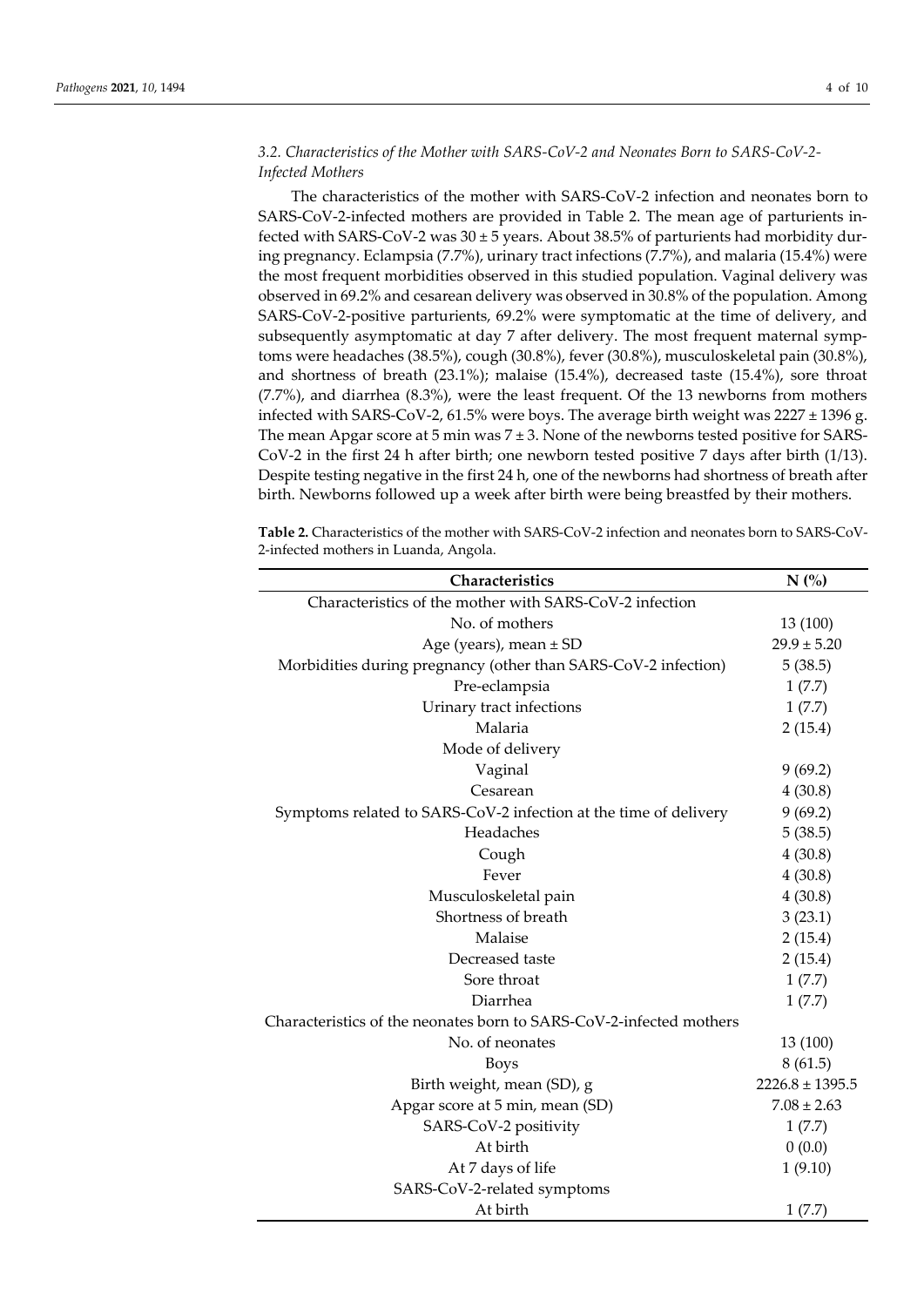| At 7 days of life              | 0(0.0)   |
|--------------------------------|----------|
| Type of feeding                |          |
| <b>Exclusive breastfeeding</b> | 10(90.9) |
| Exclusive formula milk         | 1(9.1)   |
| Breastfeeding and formula milk | 0(0.0)   |

*3.3. Characteristics Related to the Transmission of SARS-CoV-2 in Newborns and Maternal or Neonatal Mortality* 

Regarding neonatal mortality, two (15.4%) deaths were observed in the newborns. Mortality was related to the delivery category  $(p = 0.021)$  since the two newborns that died were cesarean deliveries from symptomatic COVID-19 mothers. One of the deliveries was premature, which resulted in a stillbirth, while the other newborn died due to shortness of breath after the mother died due to the worsening of SARS-CoV-2 infection.

The characteristics related to the transmission of SARS-CoV-2 in newborns and maternal or neonatal mortality are provided in Table 3. The transmission rate of SARS-CoV-2 for newborns on the seventh day of life was 9.1% (1/10). We observed a significant relationship between the transmission of SARS-CoV-2 to newborns on the seventh day after birth and the mother's place of residence ( $p = 0.026$ ), the mother's educational level ( $p =$ 0.026), antenatal follow-up ( $p = 0.001$ ), delivery category ( $p = 0.026$ ), and breastfeeding ( $p$ = 0.001). Two (15.4%) parturients enrolled in the study died due to complications of SARS-CoV-2 infection. However, although no statistical significance was observed ( $p > 0.05$ ), maternal mortality was 50% in parturients who had no antenatal follow-up, while the frequency of maternal mortality decreased to 9% in parturients who had an antenatal follow-up. On the other hand, maternal mortality was strongly related to the delivery category (*p* = 0.021), without any parturient with vaginal delivery having died, while 50% of parturients undergoing cesarean section died.

|                          | Characteristics of the CoV-2 to Newborns at Day |         |                                       | <b>Maternal Death</b>         |         |                                    | <b>Neonatal Death</b>         |                       |            |
|--------------------------|-------------------------------------------------|---------|---------------------------------------|-------------------------------|---------|------------------------------------|-------------------------------|-----------------------|------------|
| <b>Mothers</b>           |                                                 | 7       |                                       |                               |         |                                    |                               |                       |            |
|                          | No $\left(\%\right)$                            |         | Yes $\left(\%\right)$ <i>p</i> -Value | No $\left(\frac{0}{0}\right)$ |         | Yes $\binom{0}{0}$ <i>p</i> -Value | No $\left(\frac{0}{0}\right)$ | Yes $\left(\%\right)$ | $p$ -Value |
| Overall                  | 10(90.9)                                        | 1(9.10) |                                       | 11 (84.6)                     | 2(15.4) |                                    | 11 (84.6)                     | 2(15.4)               |            |
| Age groups               |                                                 |         |                                       |                               |         |                                    |                               |                       |            |
| <20 years                | 1(100)                                          | 0(0.0)  | 0.740                                 | 1(100)                        | 0(0.0)  | 0.657                              | 1(100)                        | 0(0.0)                | 0.657      |
| $\geq$ 20 years          | 9(90.0)                                         | 1(10.0) |                                       | 10(83.3)                      | 2(16.7) |                                    | 10(83.3)                      | 2(16.7)               |            |
| Residence area           |                                                 |         |                                       |                               |         |                                    |                               |                       |            |
| Rural                    | 9(100)                                          | 0(0.0)  | 0.026                                 | 10(90.9)                      | 1(9.1)  | 0.140                              | 9(81.8)                       | 2(18.2)               | 0.512      |
| Urban                    | 1(50.0)                                         | 1(50.0) |                                       | 1(50.0)                       | 1(50.0) |                                    | 2(100)                        | 0(0.0)                |            |
| <b>Educational level</b> |                                                 |         |                                       |                               |         |                                    |                               |                       |            |
| Low                      | 1(50.0)                                         | 1(50.0) | 0.026                                 | 2(66.7)                       | 1(33.3) | 0.326                              | 2(66.7)                       | 1(33.3)               | 0.326      |
| High                     | 9(100)                                          | 0(0.0)  |                                       | 9(90.0)                       | 1(10.0) |                                    | 9(90.0)                       | 1(10.0)               |            |
| Occupation               |                                                 |         |                                       |                               |         |                                    |                               |                       |            |
| Unemployed               | 8(88.9)                                         | 1(11.1) | 0.621                                 | 9(81.8)                       | 2(18.2) | 0.512                              | 9(81.8)                       | 2(18.2)               | 0.512      |
| Employed                 | 2(100)                                          | 0(0.0)  |                                       | 2(100)                        | 0(0.0)  |                                    | 2(100)                        | 0(0.0)                |            |
| Antenatal care           |                                                 |         |                                       |                               |         |                                    |                               |                       |            |
| No                       | 0(0.0)                                          | 1(100)  | 0.001                                 | 1(50.0)                       | 1(50.0) | 0.140                              | 1(50.0)                       | 1(50.0)               | 0.140      |
| Yes                      | 10(100)                                         | 0(0.0)  |                                       | 10(90.9)                      | 1(9.1)  |                                    | 10(90.9)                      | 1(9.1)                |            |
| Symptomatic disease      |                                                 |         |                                       |                               |         |                                    |                               |                       |            |
| No                       | 3(100)                                          | 0(0.0)  | 0.521                                 | 4(100)                        | 0(0.0)  | 0.305                              | 3(75.0)                       | 1(25.0)               | 0.522      |
| Yes                      | 7(87.5)                                         | 1(12.5) |                                       | 7(77.8)                       | 2(22.2) |                                    | 8(88.9)                       | 1(11.1)               |            |

**Table 3.** Characteristics related to the transmission of SARS-CoV-2 in newborns and maternal or neonatal mortality related to COVID-19 in Luanda, Angola.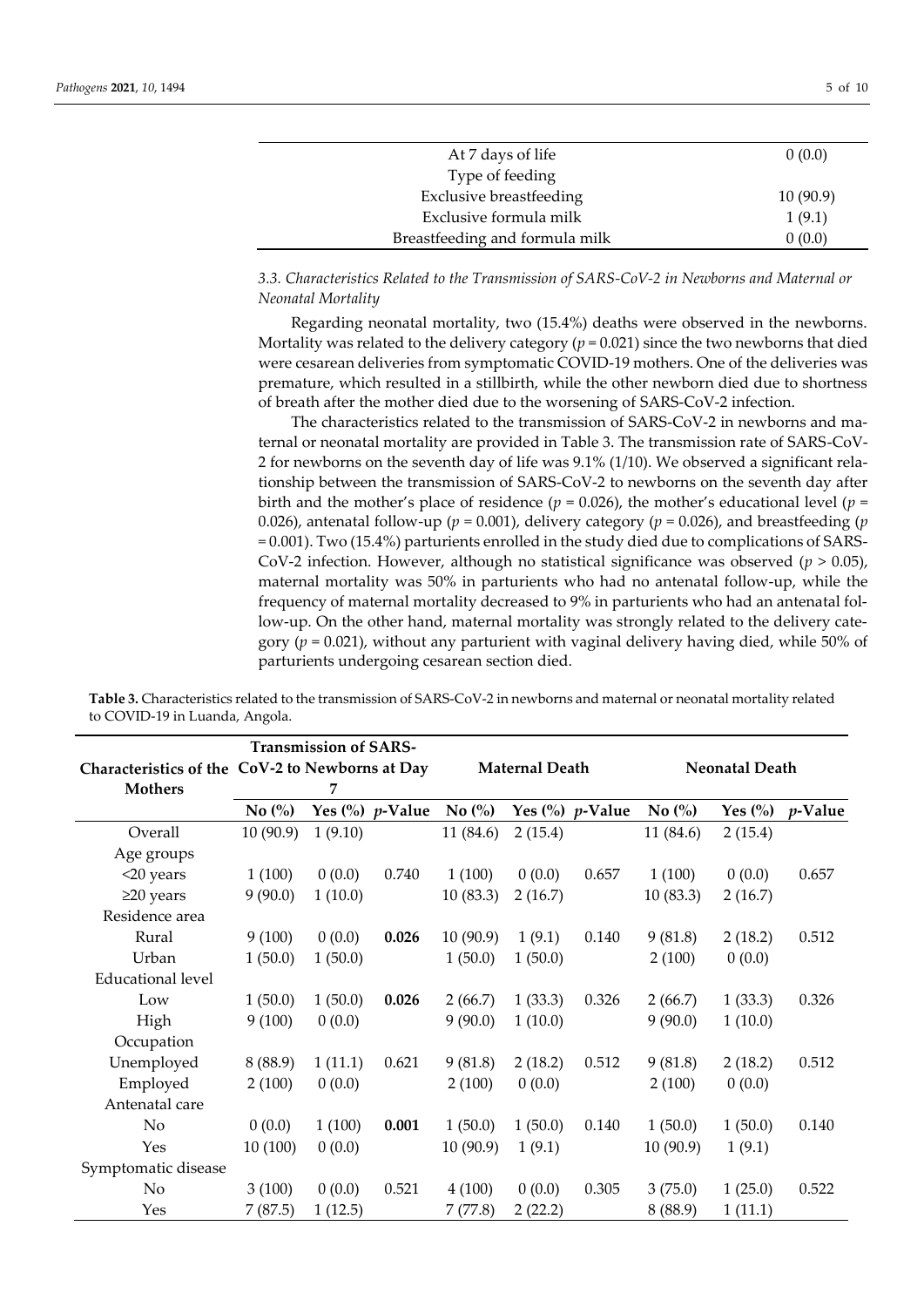| Delivery category |         |         |       |         |         |       |         |         |       |
|-------------------|---------|---------|-------|---------|---------|-------|---------|---------|-------|
| Vaginal           | 9(100)  | 0(0.0)  | 0.026 | 9(100)  | 0(0.0)  | 0.021 | 9(100)  | 0(0.0)  | 0.021 |
| Cesarean          | 1(50.0) | 1(50.0) |       | 2(50.0) | 2(50.0) |       | 2(50.0) | 2(50.0) |       |
| Exclusive         |         |         |       |         |         |       |         |         |       |
| breastfeeding     |         |         |       |         |         |       |         |         |       |
| No                | 0(0.0)  | 1(100)  | 0.001 | 0(0.0)  | 1(100)  | 0.001 | 1(100)  | 0(0.0)  | -     |
| Yes               | 10(100) | 0(0.0)  |       | 10(100) | 0(0.0)  |       | 10(100) | 0(0.0)  |       |

Observation: Bold results mean they were significant in the chi-square test.

#### **4. Discussion**

Due to altered physiology and immune functions, women constitute an extremely sensitive group that needs to be monitored in the course of many viral infections [6]. The current state of knowledge about SARS-CoV-2 in pregnant women is insufficient, although previous reports showed that special care is needed for the management of pregnancy and the newborn to minimize the adverse effects on mother and child [11].

There are few studies on the natural history of SARS-CoV-2 infection during pregnancy [5]. To the best of our knowledge, this is the first study assessing SARS-CoV-2 transmission in newborns from Luanda, the capital city and the epicenter of the COVID-19 pandemic in Angola. In the current study, 0.4% of pregnant women tested positive for SARS-CoV-2 at the end of pregnancy (Table 1). Previous studies in other countries identified a 10% prevalence of SARS-CoV-2 infection among pregnant women [15]. The rate of SARS-CoV-2 infection increased from 0.3% in parturients under 20 to 0.4% in parturients aged 20 years and over (Table 1). These results are similar to those observed by a study carried out by our research team in the general population of Luanda, where we observed that the rate, as well as the risk of SARS-CoV-2 infection, increased with increasing age [16,17], leading to the belief that these are people who are in the active stage of life and who perform work or other activities that expose them more frequently to the virus. Our results also corroborate those of previous studies in terms of the decrease in infection (0.6% to 0.1%, *p* = 0.012) and risk of infection (OR: 0.18, *p* = 0.025) in non-urbanized to urbanized areas, respectively (Table 1). The low risk of infection in parturients from urbanized regions was expected since compliance with sanitary measures to reduce the spread of the SARS-CoV-2 (e.g., regular handwashing with soap and water, regular use of face masks, use of hand sanitizers, social distance, and, avoidance of clusters) is higher in urbanized regions compared to non-urbanized regions. In addition, the absence of basic minimal sanitary conditions in non-urbanized regions, especially water, could also be associated with this result.

Although none of the COVID-19 parturients previously had concomitant illnesses, pre-eclampsia (7.7%), urinary tract infections (7.7%), and malaria (15.4%) were observed (Table 2). However, the high frequency of malaria observed shows that we need to explore the relationship between vector-borne diseases and SARS-CoV-2 in Luanda many viral infectious agents, such as dengue, zika, chikungunya, and yellow fever, which are transmitted by vectors, are endemic in Angola's capital city [18,19].

SARS-CoV-2 infection is typically mild during pregnancy [15]. The clinical symptoms reported by nine out of thirteen COVID-19 parturients (Table 2) are similar to those experienced by non-pregnant COVID-19 patients [20–23]. The frequently observed symptoms such as headaches, cough, fever, musculoskeletal pain, and shortness of breath (Table 2) are similar to those observed in previous studies performed with pregnant women infected with SARS-CoV-2 in China, the USA, Italy, Iran, and Peru [11,15]. Pregnant women with pneumonia have an increased risk of low-birth-weight babies, premature births, restricted fetal growth, and a 5 min Apgar score <7 compared to healthy pregnant women [5]. Premature birth that resulted in neonatal death was observed in our study. In addition, the average weight  $(2226.8 \pm 1395.5 \text{ g})$  and Apgar score  $(7.08 \pm 2.63 \text{ at } 5 \text{ min})$  (Table 2) were below the average observed in newborns of healthy mothers [4]. Our results show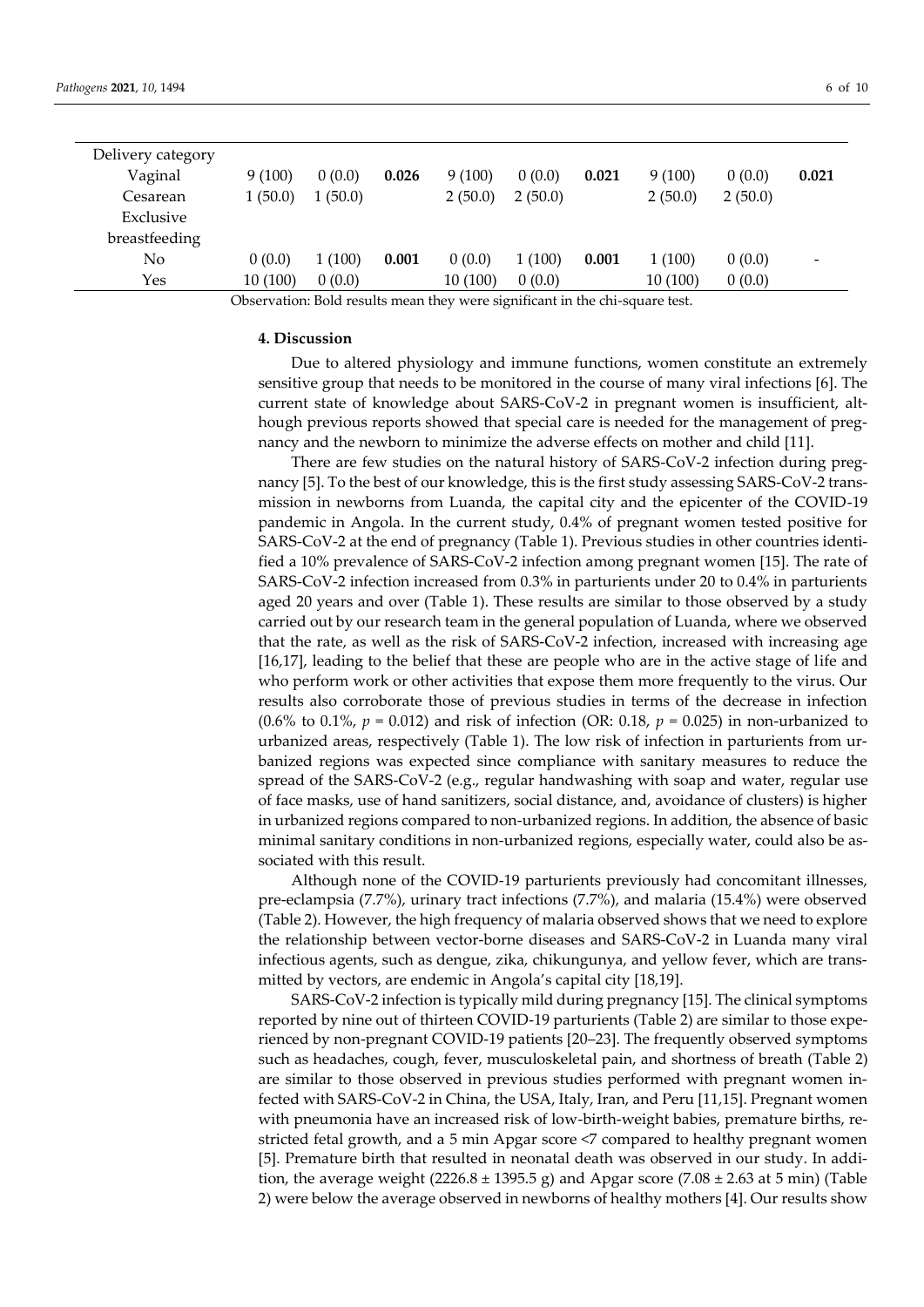that the control of infection in asymptomatic pregnant women should be increased because even though we observed 22% of maternal death from symptomatic COVID-19 parturients, we also observed 25% neonatal death from asymptomatic COVID-19 parturients compared to 11% neonatal death in symptomatic COVID-19 parturients (Table 3). These results show that frequent hygiene measures, the use of a face mask, and distance from the newborn should be adopted whenever possible in mothers with asymptomatic or mildly symptomatic SARS-CoV-2 infection when they are breastfeeding or caring for the newborn. The mechanisms for the transmission of SARS-CoV-2 to newborns remain unclear, although previous studies claimed that transmission happens in the case of mothers with high viral load or those critically affected by SARS-CoV-2 [24]. According to our study, the residence area, the mother's educational level, the fulfillment of antenatal care, and the delivery category could strongly contribute to the transmission of SARS-CoV-2 and the clinical outcome of the neonate exposed to SARS-CoV-2 (Table 3).

The first case of neonatal SARS-CoV-2 infection was reported in China, although it remains controversial whether the case was due to intrauterine vertical transmission [13]. In our study, none of the nasal swab samples taken from newborns tested positive in the first 24 h after birth, which does not exclude the possibility of vertical transmission, since when the viral load is not high enough, the detection rate of existing methods is limited and false negatives may occur [13]. However, one of the newborns from one cesarean delivery performed on symptomatic COVID-19 parturient tested positive on the seventh day after birth (Table 2), even after he was immediately transferred to one of the isolation rooms in the neonatal nursery after delivery. Whether the case occurred due to vertical transmission of SARS-CoV-2 from mother to child in Angola remains to be confirmed. On the other hand, since the study only screened SARS-CoV-2 in parturients, we cannot exclude the possibility that the newborn had contracted a nosocomial infection since some health professionals had COVID-19 during the study period. Wang et al. [13] reported a case of neonatal COVID-19 infection with pharyngeal swabs testing positive by RT-PCR assay 36 h after cesarean delivery; Dong et al. [12] reported a case of a neonate delivered by cesarean in which SARS-CoV-2 IgG and IgM levels were elevated 2 h after birth; Yu et al. [9] reported the case of a positive RT-PCR test in a newborn 36 h after cesarean delivery. A previous study also observed high levels of IgM antibodies against SARS-CoV-2 2 h after the birth of a newborn from a mother with COVID-19, suggesting that the neonate was infected in utero since IgM antibodies generally do not appear until 3 to 7 days after SARS-CoV-2 infection [12]. These results might indicate the need for high attention when carrying out cesarean deliveries in COVID-19 parturients due to the high risk of infection of newborns. Previous studies suggested the performance of cesarean deliveries among COVID-19 pregnant women due to concerns about perinatal transmission because of the risk of ingesting cervicovaginal secretions or the newborn having contact with infected perineal tissue being higher in vaginal delivery [24]. On the contrary, our results showed a high rate of transmission of SARS-CoV-2 in newborns from cesarean (50%) compared to newborns from vaginal (0%) delivery. In addition, 50% of maternal and neonatal deaths were related to cesarean delivery, indicating that performing a cesarean delivery in COVID-19 parturients in Luanda could pose a high risk of SARS-CoV-2 transmission and maternal/neonatal death. Therefore, our results highlight the need to shorten the delivery time of the fetus as well as minimizing contact between the mother's bodily fluids and the newborn during cesarean delivery.

The behavior of SARS-CoV-2 and mother-to-child transmission (MTCT) is still unknown due to limited data concerning the MTCT of COVID-19; thus, breastfeeding a newborn from a mother with COVID-19 divides researchers in this field [25]. Separating babies from their mothers is not recommended by WHO; however, measures such as skinto-skin contact, rooming-in, and exclusive breastfeeding have been strongly encouraged [25]. None of the newborns breastfed by COVID-19-positive mothers tested positive for SARS-CoV-2 at the end of seven days of exclusive and direct breastfeeding (*p* = 0.001) (Table 3), indicating that breastfeeding of newborns from mothers with COVID-19 could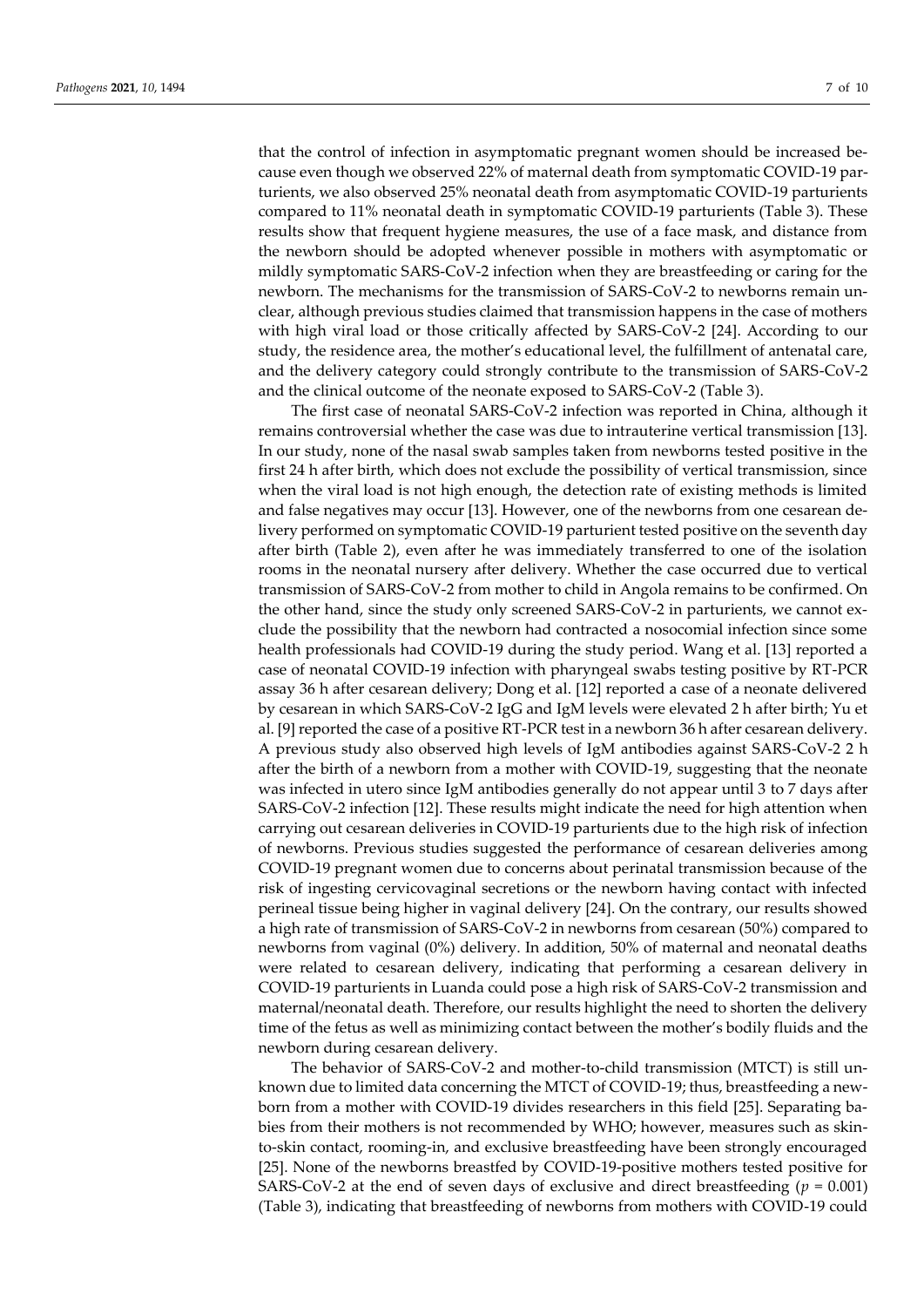be implemented, provided that hygiene measures or the use of a face mask have been complied with during the handling or feeding of the newborn. Breastfeeding in COVID-19 postpartum women was also strongly recommended by Fernández-Carrasco et al. [26], who indicated that if the health of the mother and the newborn allows, direct breastfeeding should be recommended provided that sanitary measures to control the dissemination of SARS-CoV-2 are considered.

Some potential limiting aspects should be considered when interpreting the results of this study. Firstly, all participants enrolled in the study were at the end of pregnancy. Additionally, the sample size is not representative of pregnant women in Luanda. Moreover, the effect of the infection during the first, second, or third trimester of pregnancy has not been explored and needs further investigation. Secondly, the relationship between the delivery categories and the transmission of SARS-CoV-2 in neonates, and maternal and neonatal mortality was not fully explored and needs further studies. Finally, vaginal mucosa and breast milk samples were not collected for the SARS-CoV-2 screening to determine the possibility of SARS-CoV-2 transmission during vaginal delivery or breastfeeding. None of the parturients were vaccinated against SARS-CoV-2, since vaccination was not available at the time of the study; therefore, the effect of vaccination against SARS-CoV-2 infection was not evaluated. Despite the observed limitations, we think that the findings reported here are important for understanding the characteristics of SARS-CoV-2 infection in pregnant women, as well as factors related to transmission to newborns. Our findings also provide useful information for understanding the MTCT of SARS-CoV-2 in Angola, a resource-limited country located in Africa. Therefore, future follow-up studies including pregnant women infected with SARS-CoV-2 and neonates exposed will be needed to help define management strategies for pregnant women and newborns exposed to SARS-CoV-2 in Angola.

#### **5. Conclusions**

SARS-CoV-2 infection was relatively low in parturients and newborns regardless of the severity of maternal disease. Our findings suggest that breastfeeding could be safe even for COVID-19-positive mothers. We conducted an early assessment of the outcomes of COVID-19 in late pregnancy, indicating that intensive management of COVID-19 cases in pregnant women could be the best practice in the absence of robust data in Angola.

**Author Contributions: C**onceptualization: C.S.S., P.P., M.M., J.N.d.V. and M.B.; methodology: C.S.S., P.P., M.M., J.N.d.V. and M.B.; formal analysis: C.S.S. and M.B.; investigation: C.S.S. and P.P.; data curation: C.S.S. and M.B.; writing—original draft preparation: C.S.S.; writing—review and editing: C.S.S., P.P., E.S., J.M., J.N.d.V. and M.B.; supervision: C.S.S., P.P., M.M., J.N.d.V. and M.B.; project administration: C.S.S., P.P., M.M., J.M., J.N.d.V. and M.B. All authors have read and agreed to the published version of the manuscript.

**Funding:** This study was financially supported by the Fundação Calouste Gulbenkian (FCG) and Camões, IP. The funding body had no role in the design of the study, collection, analysis, interpretation of data, or in writing the manuscript.

**Institutional Review Board Statement:** The study was conducted according to the guidelines of the Declaration of Helsinki, and approved by the national ethics committee of the Ministry of Health of Angola (approval no. 35/2020, data: 17 December 2020) and by the general director of Lucrécia Paim maternity (approval no. 840/GDG/MLP/2020).

**Informed Consent Statement**: Informed consent was obtained from all subjects involved in the study.

**Data Availability Statement:** The datasets used and/or analyzed during the current study are available from the corresponding author on reasonable request.

**Acknowledgments:** Thanks to Fundação Calouste Gulbenkian (FCG) and Camões, IP, for financial support. The authors appreciate the participation of th pregnant women in the present study. We thank the CISA, INIS, and medical staff of the Lucrécia Paim maternity for technical and institutional support. Thanks to Augusto Bambi, Eden Bernardo, Joaquim Mauito, Mateus Cristovão,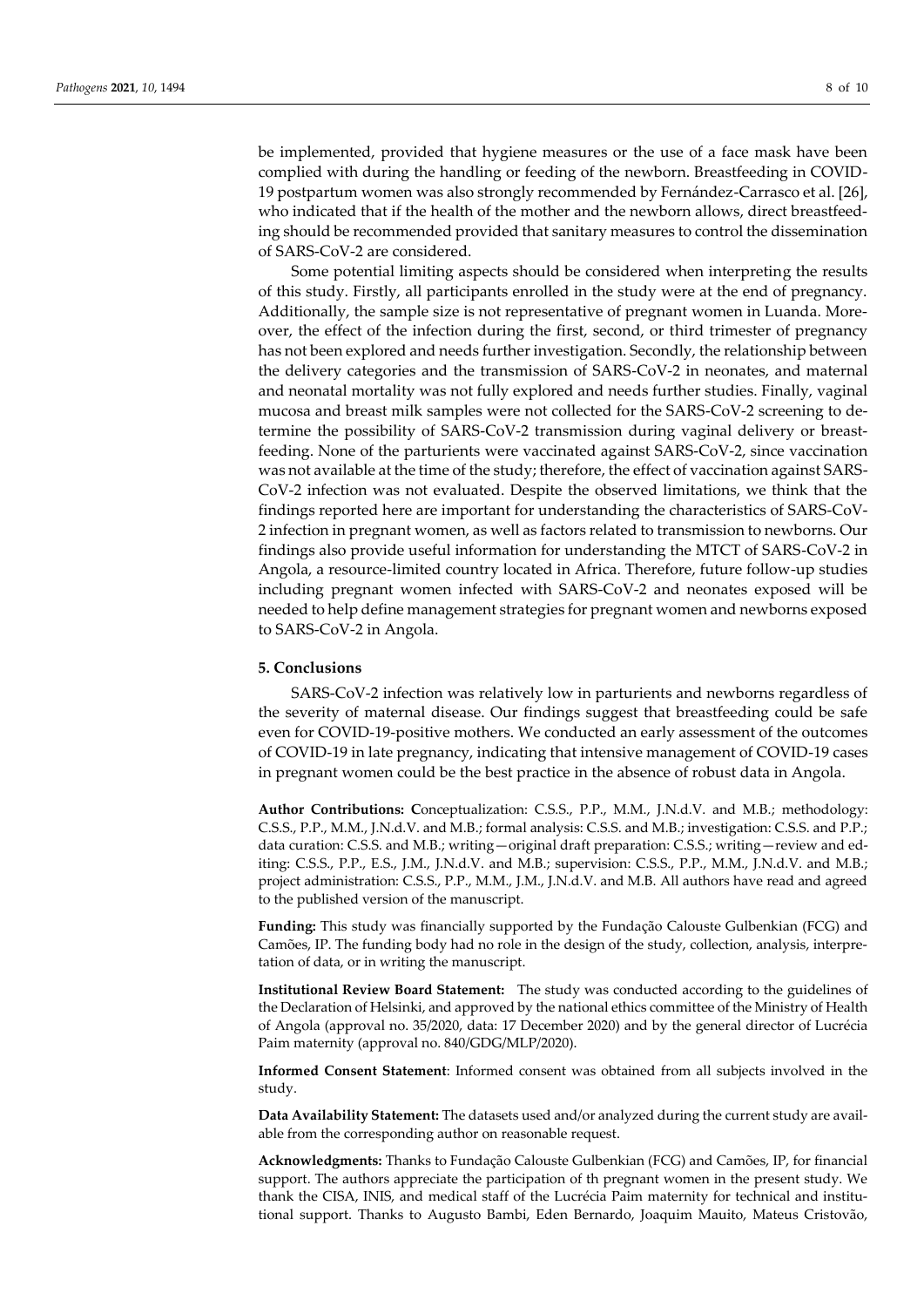Jeffrey Ernesto, Emanuel Kana Junior, Herio Tiberio, Paulo André, Paulo Bumba, Lelo Cambungo, Amadeu Catanha, Anabela Mateus, Janete António, Francisco Manuel, and Luzia Quipungo for technical support. Moreover, appreciation to Sandra Ferreira, António Mateus, Zinga David, and Joana Sebastião for administrative and logistical support.

**Conflicts of Interest:** The authors declare that they have no competing interests.

## **References**

- 1. Zhu, N.; Zhang, D.; Wang, W.; Li, X.; Yang, B.; Song, J.; Zhao, X.; Huang, B.; Shi, W.; Lu, R.; et al. A Novel Coronavirus from Patients with Pneumonia in China, 2019. *N. Engl. J. Med.* **2020**, *382*, 727–733.
- 2. Li, Q.; Guan, X.; Wu, P.; Wang, X.; Zhou, L.; Tong, Y.; Ren, R.; Leung, K.S.M.; Lau, E.H.Y.; Wong, J.Y.; et al. Early Transmission Dynamics in Wuhan, China, of Novel Coronavirus—Infected Pneumonia. *N. Engl. J. Med.* **2020**, *382*, 1199–1207.
- 3. World Health Organization (WHO). *COVID-19 Weekly Epidemiological Update 35*; World Health Organization: Geneva, Switzerland, 2020; pp. 1–3.
- 4. Parazzini, F.; Bortolus, R.; Mauri, P.A.; Favilli, A.; Gerli, S.; Ferrazzi, E. Delivery in pregnant women infected with SARS-CoV-2: A fast review. *Int. J. Gynecol. Obstet.* **2020**, *150*, 41–46.
- 5. Chen, Y.H.; Keller, J.; Wang, I.T.; Lin, C.C.; Lin, H.C. Pneumonia and pregnancy outcomes: A nationwide population-based study. *Am. J. Obstet. Gynecol.* **2012**, *207*, 288.e1–288.e7.
- 6. Ramsey, P.S.; Ramin, K.D. Pneumonia in Pregnancy. *Obstet. Gynecol. Clin. N. Am.* **2001**, *28*, 553–569.
- 7. Schwartz, D.A.; Graham, A.L. Potential maternal and infant outcomes from coronavirus 2019-NCOV (SARS-CoV-2) infecting pregnant women: Lessons from SARS, MERS, and other human coronavirus infections. *Viruses* **2020**, *12*, 194.
- 8. Favre, G.; Pomar, L.; Qi, X.; Nielsen-Saines, K.; Musso, D.; Baud, D. Guidelines for pregnant women with suspected SARS-CoV-2 infection. *Lancet Infect. Dis.* **2020**, *20*, 652–653.
- 9. Yu, N.; Li, W.; Kang, Q.; Xiong, Z.; Wang, S.; Lin, X.; Liu, Y.; Xiao, J.; Liu, H.; Deng, D.; et al. Clinical features and obstetric and neonatal outcomes of pregnant patients with COVID-19 in Wuhan, China: A retrospective, single-centre, descriptive study. *Lancet Infect. Dis.* **2020**, *20*, 559–564.
- 10. Karimi-Zarchi, M.; Neamatzadeh, H.; Dastgheib, S.A.; Abbasi, H.; Mirjalili, S.R.; Behforouz, A.; Ferdosian, F.; Bahrami, R. Vertical Transmission of Coronavirus Disease 19 (COVID-19) from Infected Pregnant Mothers to Neonates: A Review. *Fetal Pediatr. Pathol.* **2020**, *39*, 246–250.
- 11. Gujski, M.; Humeniuk, E.; Bojar, I. Current state of knowledge about SARS-CoV-2 and COVID-19 disease in pregnant women. *Med. Sci. Monit.* **2020**, *26*, e924725.
- 12. Dong, L.; Tian, J.; He, S.; Zhu, C.; Wang, J.; Liu, C.; Yang, J. Possible Vertical Transmission of SARS-CoV-2 from an Infected Mother to Her Newborn. *JAMA* **2020**, *323*, 1846–1848.
- 13. Wang, S.; Guo, L.; Chen, L.; Liu, W.; Cao, Y.; Zhang, J.; Feng, L. A case report of neonatal 2019 coronavirus disease in China. *Clin. Infect. Dis.* **2020**, *71*, 853–857.
- 14. Abbott. *Scale Up Covid-19 Antigen Testing*; Abbott: Abbott Park, IL, USA, 2020; pp. 19–20.
- 15. Bellos, I.; Pandita, A.; Panza, R. Maternal and perinatal outcomes in pregnant women infected by SARS-CoV-2: A meta-analysis. *Eur. J. Obstet. Gynecol. Reprod. Biol.* **2021**, *256*, 194–204.
- 16. Sebastião, C.S.; Neto, Z.; Martinez, P.; Jandondo, D.; Antonio, J.; Galangue, M.; De Carvalho, M.; David, K.; Miranda, J.; Afonso, P.; et al. Sociodemographic characteristics and risk factors related to SARS-CoV-2 infection in Luanda, Angola. *PLoS ONE* **2021**, *16*, e0252254.
- 17. Sebastião, C.S.; Galangue, M.; Gaston, C.; Van‐Dunen, R.; Jandondo, D.; Neto, Z.; de Vasconcelos, J.N.; Morais, J. Serological identification of past and recent SARS‐CoV ‐2 infection through antibody screening in Luanda, Angola. *Health Sci. Rep.* **2021**, *4*, e280.
- 18. Hill, S.C.; Vasconcelos, J.N.; Neto, Z.; Jandondo, D.; Zé-Zé, L.; Aguiar, R.S.; Xavier, J.; Thézé, J.; Mirandela, M.; Cândido, A.L.M.; et al. Emergence of the Zika virus Asian lineage in Angola: An outbreak investigation. *Lancet Infect. Dis.* **2019**, *19*, 1138–1147.
- 19. Hill, S.C.; de Vasconcelos, J.N.; Granja, B.G.; Thézé, J.; Jandondo, D.; Neto, Z.; Mirandela, M.; dos Santos Sebastião, C.; Cândido, A.L.M.; Clemente, C.; et al. Early Genomic Detection of Cosmopolitan Genotype of Dengue Virus Serotype 2, Angola, 2018. *Emerg. Infect. Dis.* **2019**, *25*, 2017–2020.
- 20. Zhang, J.-J.; Dong, X.; Cao, Y.-Y.; Yuan, Y.-D.; Yang, Y.-B.; Yan, Y.-Q.; Akdis, C.A.; Gao, Y.-D. Clinical characteristics of 140 patients infected with SARS-CoV-2 in Wuhan, China. *Allergy Eur. J. Allergy Clin. Immunol.* **2020**, *75*, 1730–1741.
- 21. Zhou, F.; Yu, T.; Du, R.; Fan, G.; Liu, Y.; Liu, Z.; Xiang, J.; Wang, Y.; Song, B.; Gu, X.; et al. Clinical course and risk factors for mortality of adult inpatients with COVID-19 in Wuhan, China: A retrospective cohort study. *Lancet* **2020**, *395*, 1054–1062.
- 22. Liu, Y.; Yang, Y.; Zhang, C.; Huang, F.; Wang, F.; Yuan, J.; Wang, Z.; Li, J.; Li, J.; Feng, C.; et al. Clinical and biochemical indexes from 2019-nCoV infected patients linked to viral loads and lung injury. *Sci. China Life Sci.* **2020**, *63*, 364–374.
- 23. Chen, N.; Zhou, M.; Dong, X.; Qu, J.; Gong, F.; Han, Y.; Qiu, Y.; Wang, J.; Liu, Y.; Wei, Y.; et al. Epidemiological and clinical characteristics of 99 cases of 2019 novel coronavirus pneumonia in Wuhan, China: A descriptive study. *Lancet* **2020**, *395*, 507– 513.
- 24. Chen, H.; Guo, J.; Wang, C.; Luo, F.; Yu, X.; Zhang, W.; Li, J.; Zhao, D.; Xu, D.; Gong, Q.; et al. Clinical characteristics and intrauterine vertical transmission potential of COVID-19 infection in nine pregnant women: A retrospective review of medical